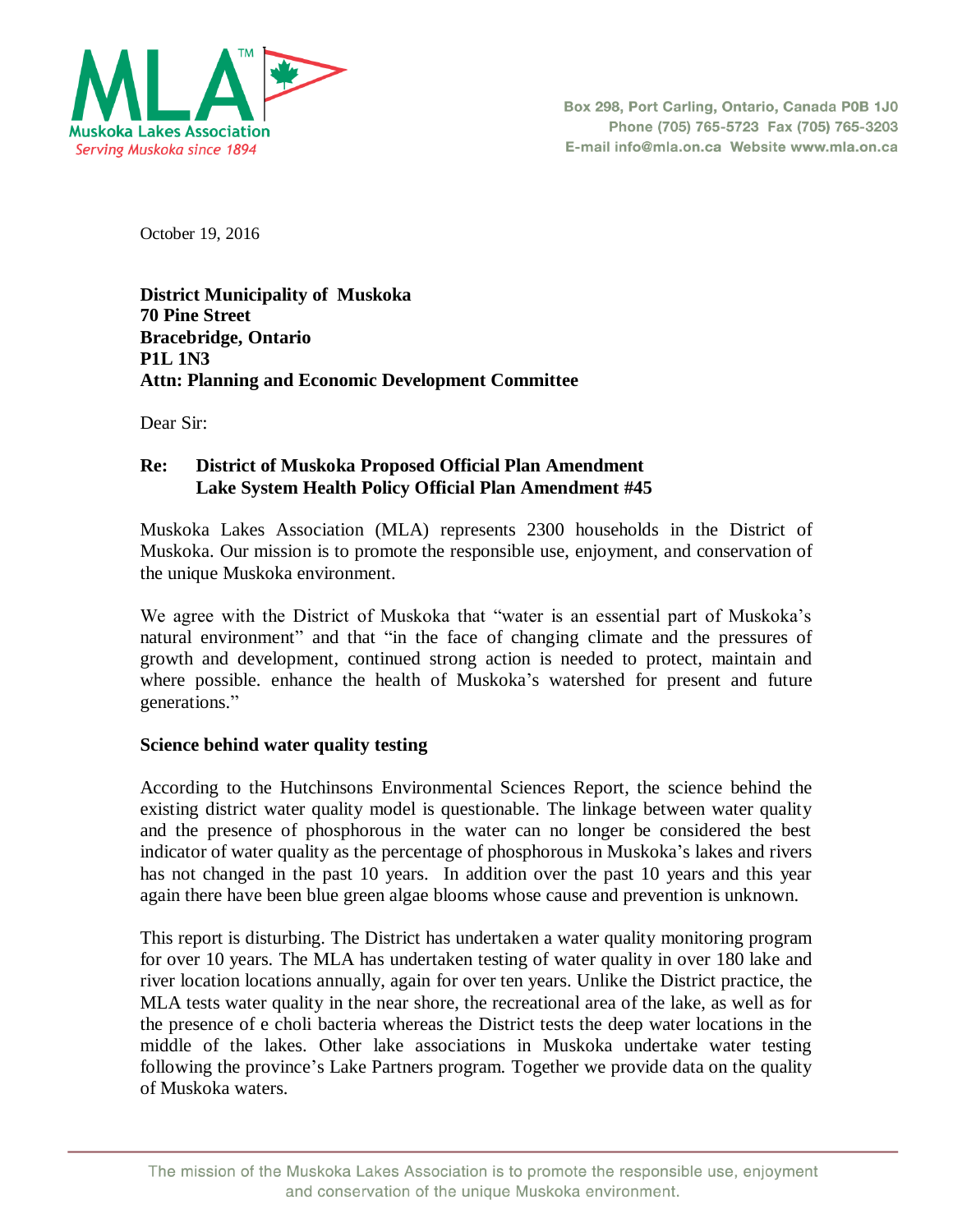Given the Hutchinson's findings, the District proposes to move away from the existing model as the scientific linkage has not been confirmed.

The MLA is comforted that the District intends to continue its water quality testing program. We intend to continue our discussions with the District regarding their and our water testing models.

# **Change in policy directly affects over 15 lakes within the District's jurisdiction**

A minimum of 15 lakes in Muskoka will be directly impacted by this change in policy; some, by being removed from the over threshold/ highly sensitive classification and thus having no additional development protection, others, by being added to a list of lakes having a high phosphorous indicator and requiring further study.

Lake associations in both groups have raised concerns. Those removed, feel abandoned by protections that control development even if development proceeds based on site specific criteria. Those remaining on the list or added to the list, understand that causation studies will be undertaken by the District to determine the cause and to develop a remedial action plan.

In the past 10 years, various studies have been undertaken of the algal blooms on Three Mile Lake for example and yet an algal bloom was present again this year. Pursuing causation studies appears to be the main route forward. But at what cost? Will the studies be peer reviewed? And what is the timetable? The lack of action by the District, local municipalities, MOEE and the health department in the past, raises concerns as to effective action being undertaken in the future. Although the MLA endorses the development of remediation plans once the causation studies have been completed. these take time to develop and to implement. What is the interim policy? What assurances have been given to the lake associations and residents most affected?

#### **Consultation has led to improved policy**

The MLA has had several meetings and discussion with District staff regarding their proposed policy change. The proposed policy relies heavily on the local municipalities for implementation.

One of our concerns is the lack of consistency between the various municipalities. We are pleased to see an addition to the amendment stating "The District of Muskoka, in consultation with the area municipalities will develop site plan guidelines to address recreational water quality considerations and to promote a consistent approach across all watersheds." (F.30)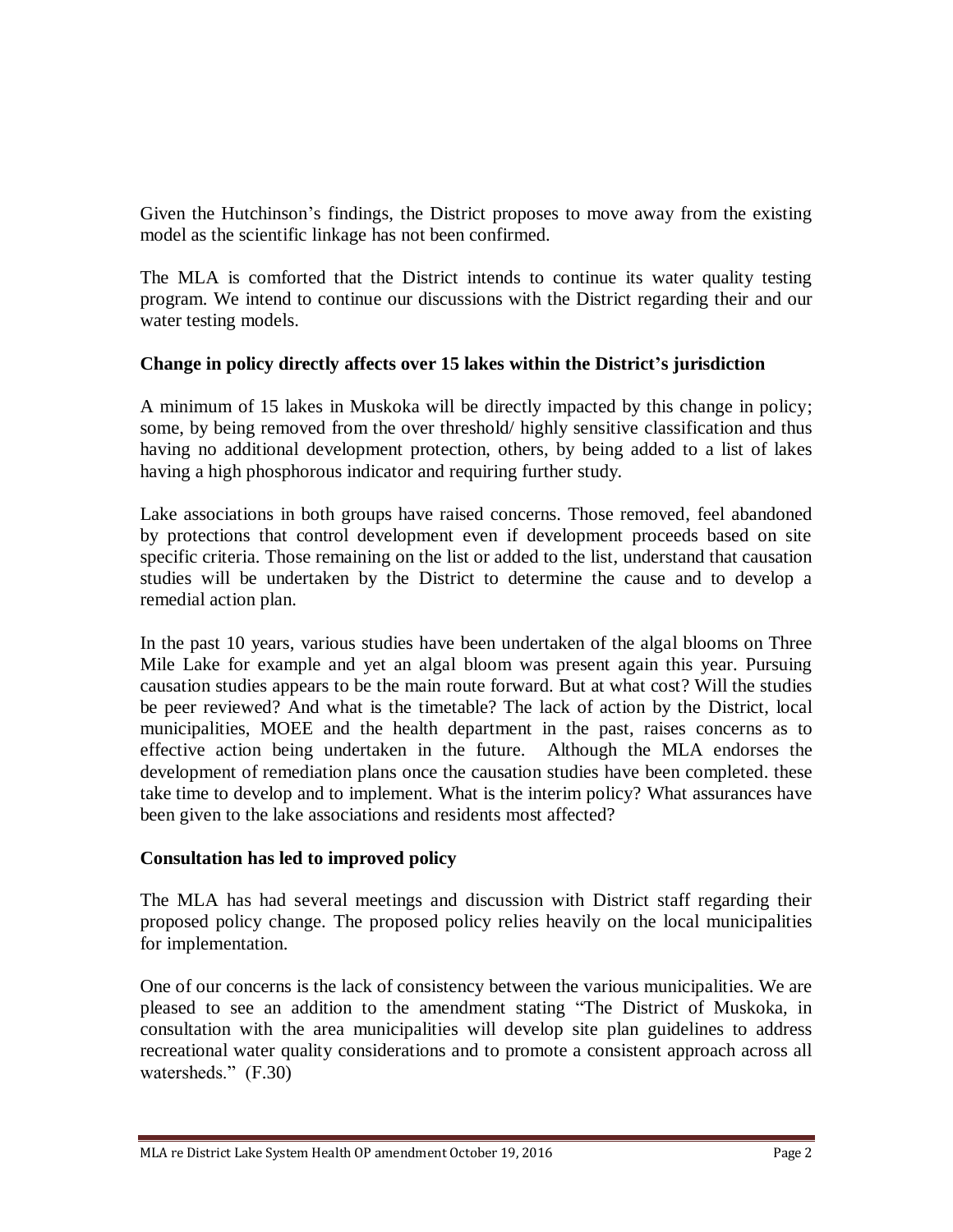The resulting site plan guidelines should be formally adopted by each local municipality to give consistency in its approach to site plan approval. These guidelines will aid the area planners in determining appropriate criteria beyond the minimum zoning and building regulations in approving site plan control applications. Such guidelines should include consideration of shoreline buffering, tree cover and natural native vegetation, slope protection, and the use of stormwater management techniques and water runoff Publicizing the adopted site plan guidelines for each municipality would provide a level of transparency and education of water quality criteria to cottagers, contractors and developers.

We are also pleased to see a policy recognizing that, additional expertise by qualified professionals may be required to assist in the implementation of site plan control. These additional studies or peer reviews of proposals should be at the expense of the proponent. After all without their input the development may not proceed and therefore it is in the proponent's best interest to agree to the cost of additional studies or a peer review of the proposal. This is not uncommon as a pre requisite for development.

# **Downloading of implementation to the local municipalities**

"In order to ensure no negative impact on recreational water quality , all substantial development including lot creation, development of vacant lot and redevelopment of a lot within the Waterfront designation ( including backlots) and on shoreline lots in the Urban Centre and Community designations will be subject to site plan control or development permitting."(F 28)

In essence. this policy is stating that **the local municipalities will be responsible for recreational water quality.** Site plan control is a planning instrument that can only be exercised by the local municipality. The District does not enact site plan control by-laws. Similarly, the District has no power to enforce compliance with an approved site plan.

The MLA is concerned that the District is rushing to download control over water quality without doing due diligence to ensure appropriate control at the municipal level. We recommend that the new official plan policy be adopted only after the local municipalities have a clear understanding of their downloaded responsibilities, a plan for implementation. and have provided a council resolution indicating their commitment to undertake this responsibility.

The MLA is aware that some municipalities will have to amend their site plan control bylaws. All municipalities will have to undertake additional site plan approvals. Many will be challenged to find the resources to do so, without significant budgetary increases. One technique will be to examine application fees to ensure they are commensurate with municipal costs of processing a site plan application, similar to building permit fees.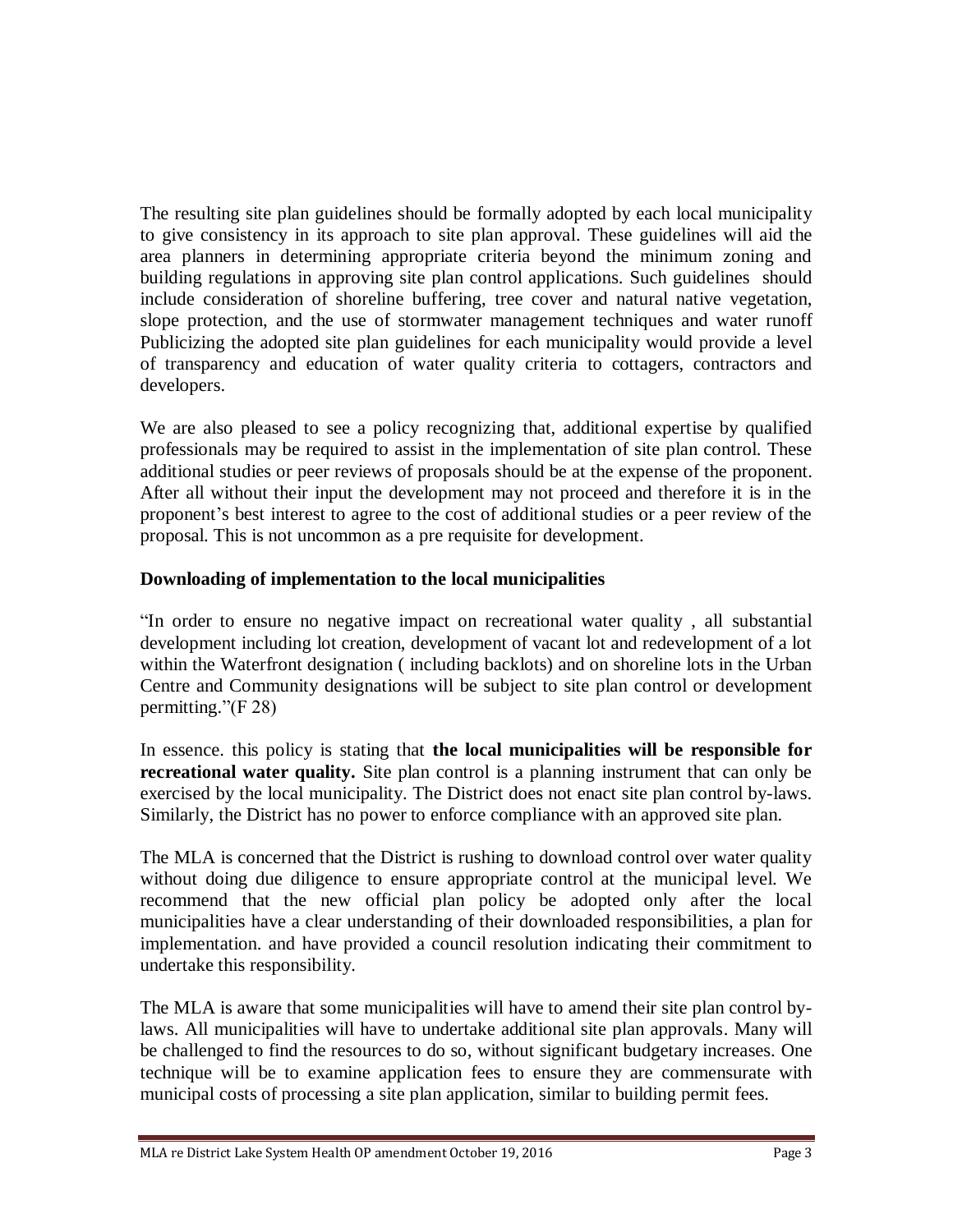The MLA is concerned that the local municipalities will not embark on such an additional work load, with the end result being a lack of protection of water quality and an inability to tract and timely change or modify unfavourable development results.

We are also aware that for all municipalities, enforcement of development in accordance with a site plan agreement is an issue.

Municipalities in Muskoka have been challenged to find and hire by-law enforcement officers to enforce the rules. Courts have been reluctant to levy fines beyond a simple \$500 slap on the wrist. If we cannot rely on the OMB, the municipalities, or the courts to strongly enforce the rules, we need other strong policies that discourage the idea that indiscriminant waterfront development is the road to long term prosperity in Muskoka. People who purchase properties in Muskoka or Georgian Bay are committed to these vacation properties and are prepared to pay the price to locate there. However if the recreational water quality is damaged, those same people will flee their cottage properties in droves, taking the economic prosperity of the region with them.

In this regard, the MLA is pleased to see the inclusion of a policy recommending the use of "Securities and processes to ensure implementation and long term monitoring and compliance." (F29f) Securities, usually by way of a letter of credit, however, have to be sufficiently high to make adherence attractive and to be sufficient to provide for the municipality undertaking the work required itself with the proviso of adding any additional cost to the tax bill.

# **Additional dialogue**

Prior to the adoption of the District's proposed Official Plan Amendment #45, we request that the District receive a resolution from each local municipal council stating they will implement the changes needed to effect the District change.

Prior to adoption, there also needs to be additional dialogue with those lake associations including the MLA, who have commented upon the District's proposed policy change, to answer the questions raised and provide the opportunity for further clarification and refinement of the proposed policy.

For these reasons, we are requesting that the District NOT adopt the proposed Official Plan amendment on October  $20<sup>th</sup>$ , but rather continue to have consultation meetings with both the local municipalities and those lake associations who have commented upon the proposed policy. It is important that the District obtains "buy in" from the local municipalities and an understanding on the part of the local municipalities of their obligations as a result of the District's proposed downloading.